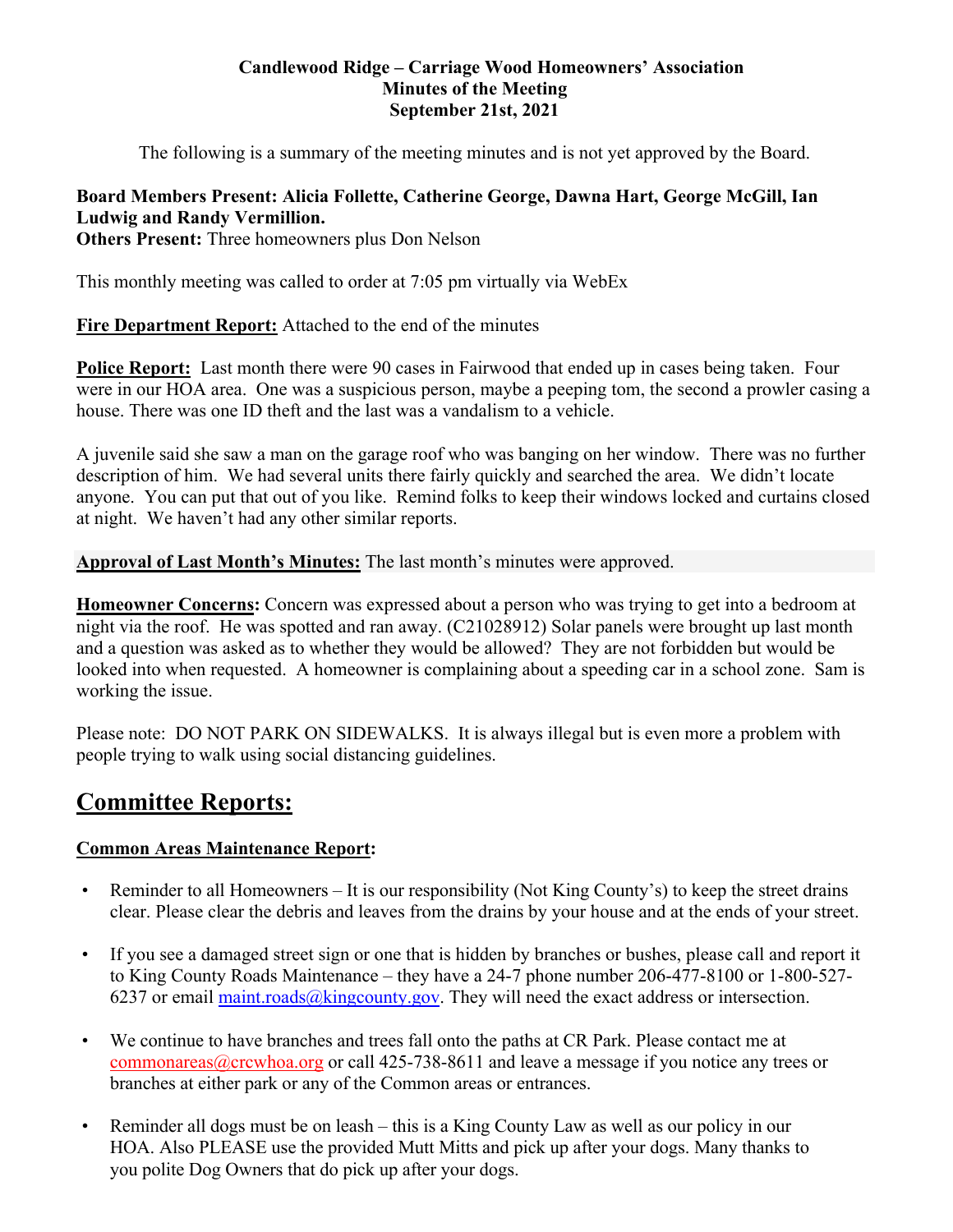- We were notified of a hole full of water in the Playground area at CW Park. Canber investigated and replaced a section of the irrigation pipe.
- Now that the rain is here we are going to turn the water off at both Parks and CR Entrance.
- We were notified of 2 dead and leaning trees in the wooded area of CW Park. We had Canber cut them down.
- King County Sheriff Patrols and requests will now be coordinated by the CAM Chair and monthly reports will be submitted before each monthly meeting. Please contact the Board with any areas of concern and we will do our best to accommodate.
- Please keep a watch for suspicious Activity and call 911
- **Reminder:** Our parks are private parks which exist for the use and enjoyment of HOA residents, their families and guests. They are not public parks. Our park usage rules apply to everyone. Following are some of the rules that have been established to maximize safety, and minimize liability and maintenance cost:
- A. Park Hours: 9:00 am to dusk.
- B. No Smoking, alcohol, drugs, loud music, golfing, motorized vehicles or **Fireworks** are allowed.
- C. Animals must be leashed, and owners are responsible for cleaning up after their animals.

### **ACC Report:**

We accept ACR requests via e-mail or U.S mail. We have noticed that paint requests have been received lately without paint chips as well as requests without ACR forms. All requests must be accompanied by ACR forms which must be signed, include a valid address and phone number and, if for paint or stain, must include paint chips or specific manufacturer and name/code so it can be found on the web and note which paint is for what part of the house (body, trim, deck, gutters, door, …). If you want to speed up your notification, be sure that your email address is clearly written. Paint samples are required even if painting the same color as existing.

The ACC will consider ACRs with virtual paint chips but only when there is no question as to whether they would be approved. The ACR form has been updated and the new form has been loaded into the website.

ACC requests for this month were: 10 paints 6 roofs 4 fences 3 windows 1 deck 1 concrete 1 garage door 1 siding

#### **Complaints Negotiations Report:**

Three complaints this month but need signed hard copy.

# **Treasurer's Report:**

Reports look good.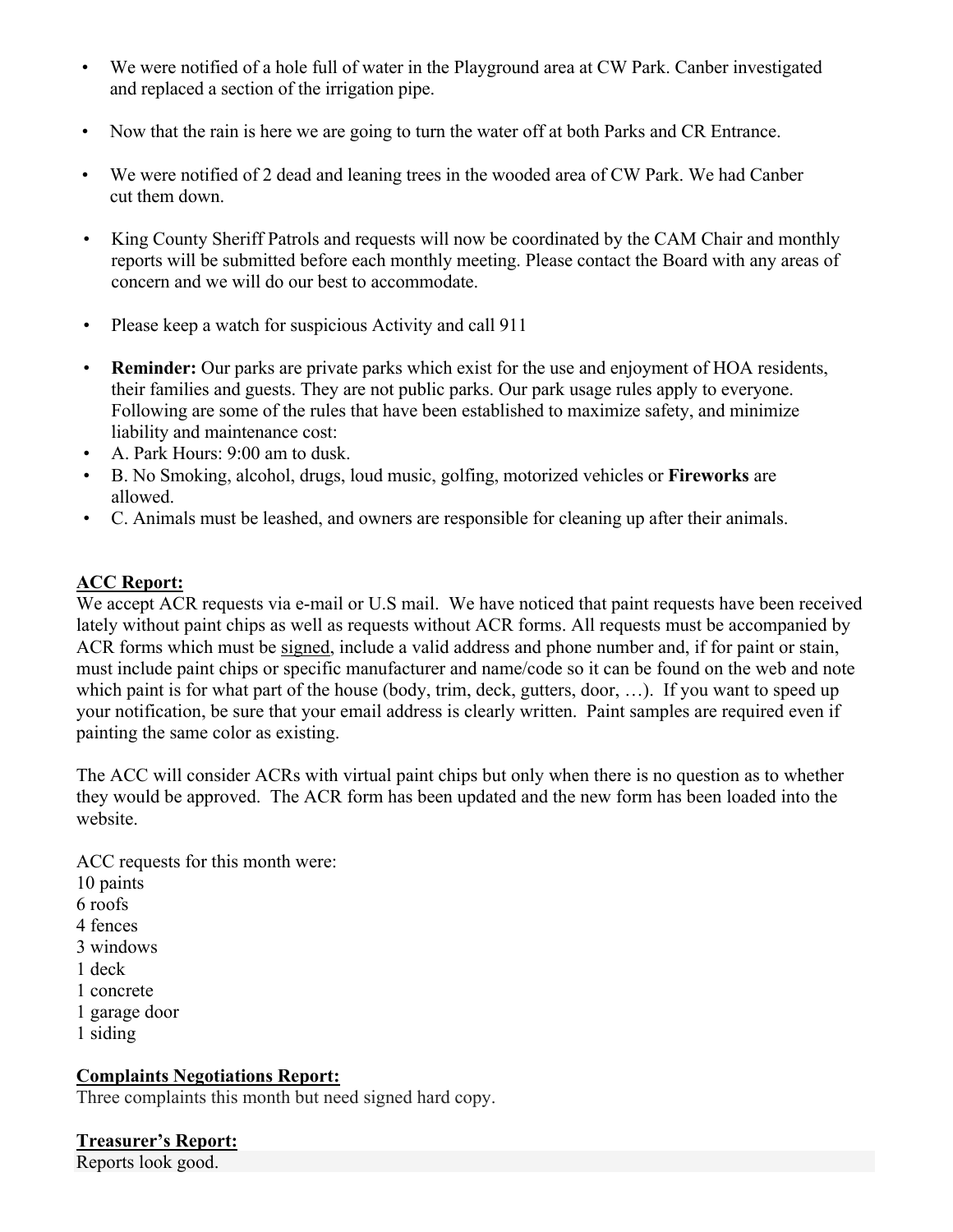#### **Legal and Insurance Report:**

Will discuss in executive session

#### **Community Events Committee**

We need volunteers. The Easter Egg Hunt was cancelled due to the lack of volunteers. The Garage Sale and Summer Event are also canceled for the same reason. There was one person who has expressed in volunteering.

# Cul-de-Sac Committee Report – September 2021

- Inspected all 18 Cul-de-Sac Islands and 5 Retention/Detention Ponds within the last week o Trees, plants and general maintenance:
	- Most plantings survived the heat wave
		- A few foundation plants are suffering because of the heat and lack of water. A few seem to be responding favorably to the recent rain.
	- o Retention/Detention Pond Issues:
		- Pond at  $3^{\text{rd}}$  Entrance to CW (160<sup>th</sup> Ave SE)
			- "No Dumping" sign has fallen over
		- Large Pond next to CW Pipeline (SE  $184<sup>th</sup>$  Street)
			- Chain Link gate has come off hinges and is leaning
		- Are these King County issues to correct? Yes How do we contact the proper authority? George has contact info

No Islands recommended for renovation at this time – no change in Island score for September.

Respectfully submitted – Randy Vermillion

Please note that, if a home owner wants to reserve a park, he or she should contact the CAM chair at commonareas@crcwhoa.org or call 425-738-8611 #80 and leave a message.

#### **Web Site:**

Ian is now Web Master. Ian now has the passwords so he can start work. We are looking at a new website design and email system.

#### **Capital Improvement Committee:**

No report this month. On hold until next spring.

#### **Nominating Committee**

Currently we have no open positions on the Board

#### **Old Business:**

Survey is scheduled for October 15<sup>th</sup>

Final review of postcard project is being completed. It has been a very successful year.

There is a new rule and form for adult family homes (AFH) which was approved by the board and will be sent out.

#### **New Business:**

Reviewed 2022 budget. A suggestion was made to increase legal. The increase will be reviewed at the next BOD meeting. It was moved and approved to increase the dues by 3% as we have done every year for the last several years.

Dave Clark has volunteer to join the board. Carol has decided to resign due to health reasons. Her term expires in January 2022. Dave will replace Carol. Ian was elected vice president to replace Carol.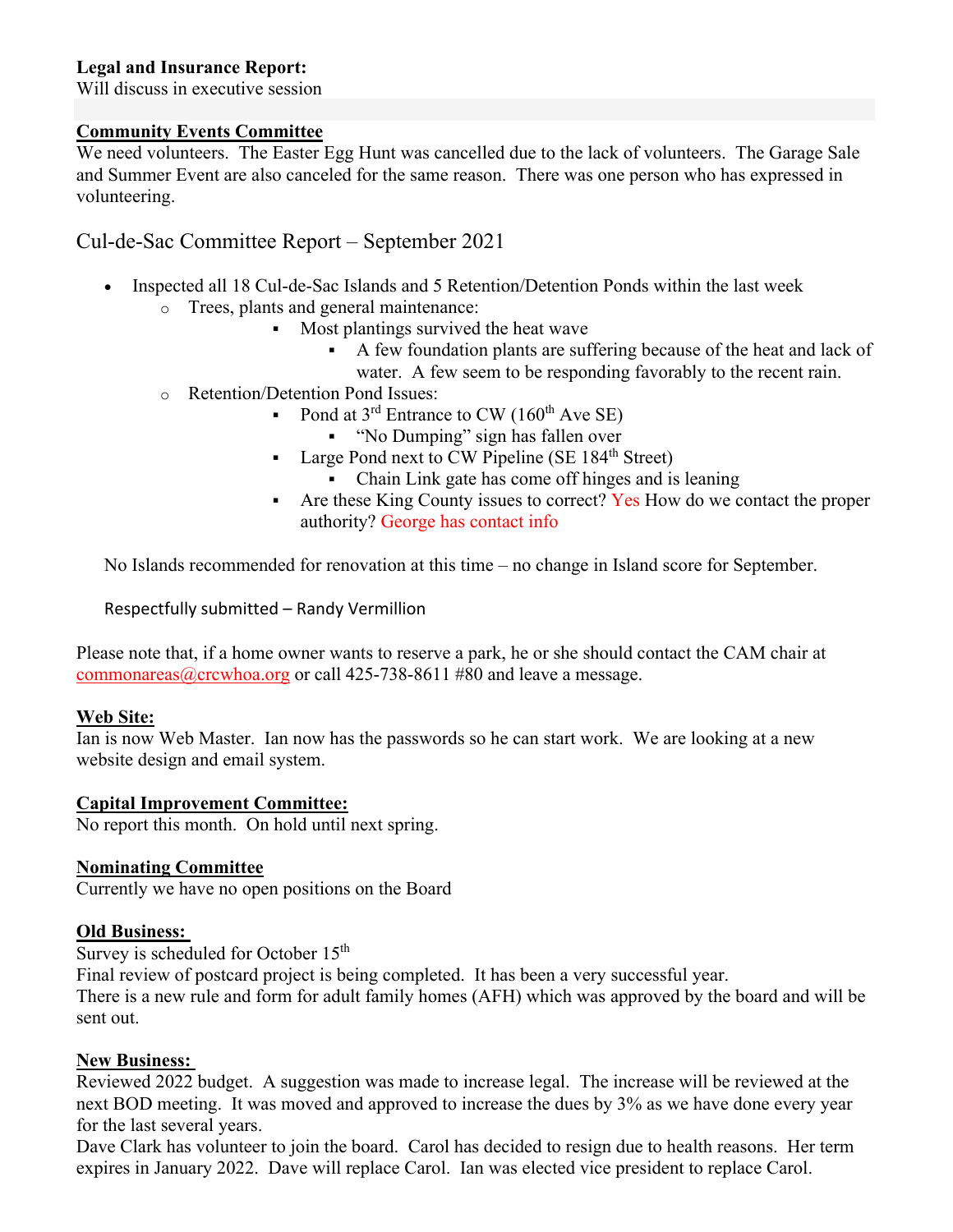**Please note that non safe and sane fireworks are illegal in the HOA because they are illegal in unincorporated King County.** Several years ago we had a house in our HOA burn down due to fireworks.

If you would like to give us your email address in order to be added to our email announcements, please send your info to bookkeeper@crcwhoa.org. No one will see your email and we will not give it to anyone.

Roles for the 2021 HOA Board Members

| George McGill    | President / Common Areas Chair                       |
|------------------|------------------------------------------------------|
| Catherine George | Reporting Secretary / ACC Chair                      |
| Alicia Follette  | Complaints / Treasurer                               |
| Carol Nyseth     | Vice President resigned                              |
| Dawna Hart       | Facebook Chair                                       |
| Ian Ludwig       | Vice President / ACC Member / CAM Member/ Web Master |
| Randy Vermillion | ACC Member / Cul-de-sac Chair                        |
| David Clark      | Member at Large (new)                                |
| *Don Nelson      | Legal and Insurance                                  |
|                  |                                                      |

\* Volunteer, not a Board Member

**Special Topics:** Visit our Website and contact the HOA via Email at:

Web – www.crcwhoa.org Facebook - Candlewood Ridge/Carriagewood HOA Email – president@crcwhoa.org info@crcwhoa.org architecture@crcwhoa.org If you would like to give us your email address in order to be added to our email announcements, please send your info to bookkeeper@crcwhoa.org. Please visit us on Facebook also.

#### **Executive session:**

Discussion of legal actions

A motion was made to adjourn the meeting at 8:30pm.

#### **Next Board Meetings:**

- October  $19<sup>th</sup>$ , 2021
- November  $16<sup>th</sup>$ , 2021
- December  $21<sup>st</sup>$ , 2021
- $\bullet$  January 18<sup>th</sup>, 2022
- February  $15<sup>th</sup>$ , 2022
- March  $15<sup>th</sup>$ , 2022
- April  $19<sup>th</sup>$ , 2022
- May  $17^{th}$ , 2022
- June  $21^{st}$ , 2022
- $\bullet$  July 19<sup>th</sup>, 2022
- August  $16^{th}$ , 2022
- September  $20^{th}$ , 2022
- $\bullet$  October 18<sup>th</sup>, 2022
- November  $15<sup>th</sup>$ , 2022
- December  $20^{th}$ ,  $2022$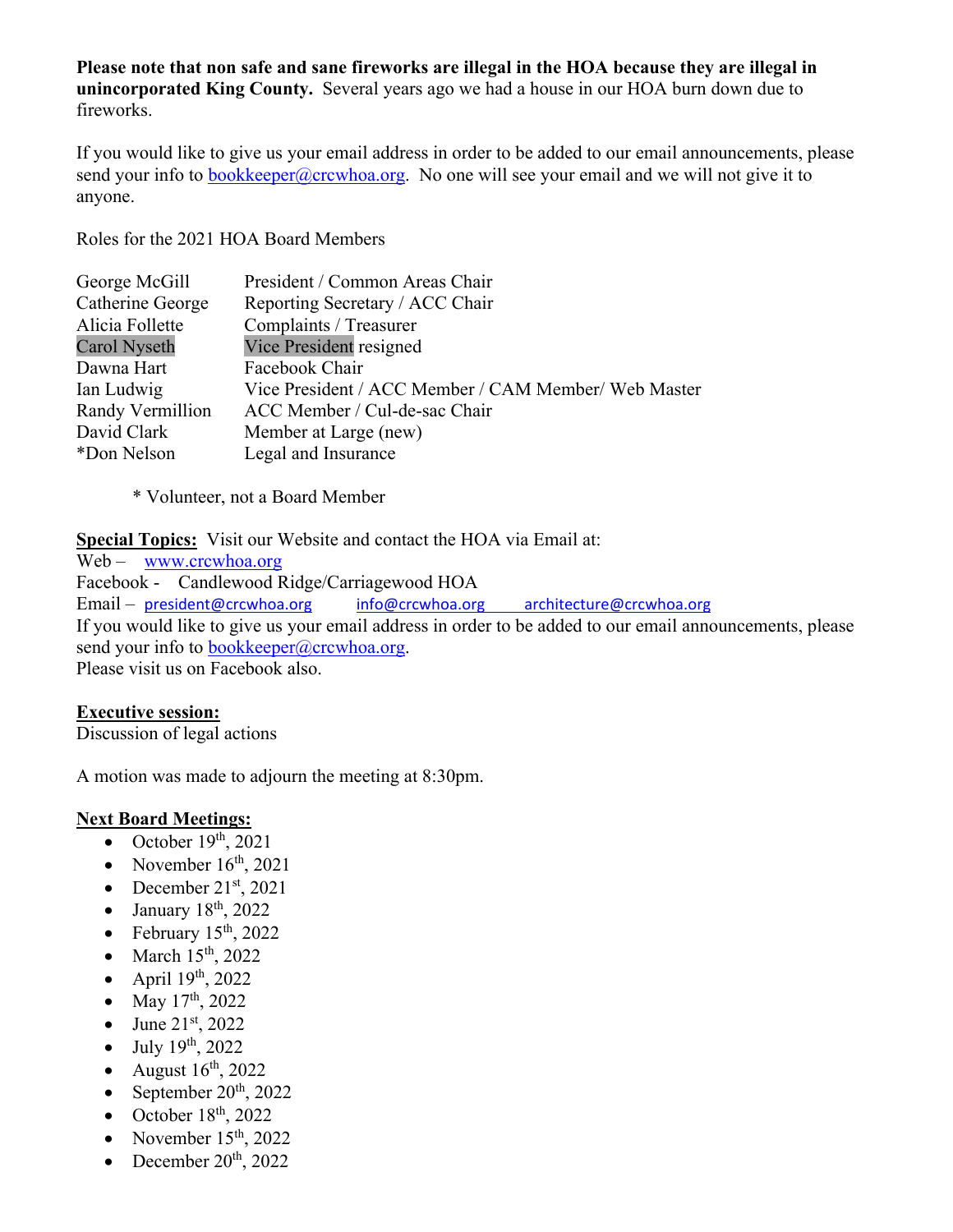Annual Meeting:<br>• January 25<sup>th</sup>, 2022 7:00 at Fairwood Community United Methodist Church For the duration of the current coronavirus emergency it will be held via telephone. All Homeowners are welcome to attend. Please contact the president of the board for connection instructions at president@crcwhoa.org

Board meetings are usually held at **7:00 pm.** at the Sheriff's Office, Big Lot's Shopping Center on the third Tuesday of the month. However, for the duration of the current coronavirus emergency they will be held via telephone. All Homeowners are welcome to attend. Please contact the president of the board for connection instructions at president@crcwhoa.org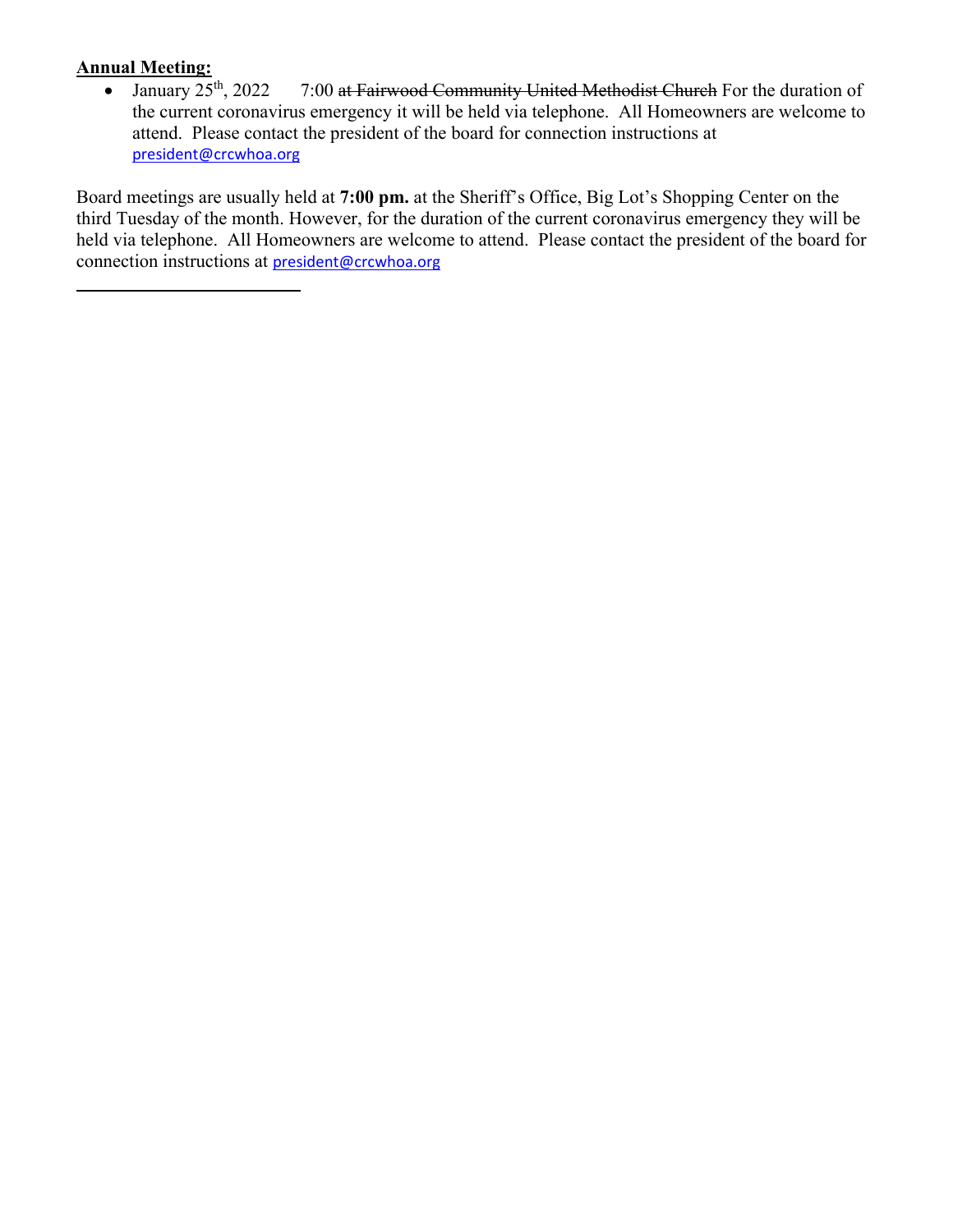# **Homeowners Association Update** *September 2021*

# **September is National Preparedness Month**

September is National Preparedness Month. The Puget Sound region is seismically active, with hundreds of earthquakes occurring every year. Most of these earthquakes are so small they can only be detected by sensitive instruments. However, damaging earthquakes have occurred in this region during the past 130 years.

We have two faults that present a significant earthquake danger to our area. They are the Seattle Fault and the Cascadia Subduction Zone. The 2001 Nisqually Quake was a result of activity on the Seattle Fault line. The Cascadia Subduction Zone is a source of historically large earthquakes greater than 8.0 in magnitude.

With very large earthquakes, the ground can shake for as much as five minutes. The prolonged shaking causes much more extensive damage than shorter earthquakes. There are many things you can do to be prepared for an earthquake in addition to taking some general emergency preparedness steps.

#### **Make a Plan**

- Take a couple minutes and consider what your family may need in a disaster.
- **Age and capacity of your family members**. Who may need some help to evacuate and who is capable of assisting?
- Are there any **special dietary needs** in your household?
- What **medications and equipment** are needed?
- Is there anyone in your household who is living with a **disability or access and functional need**?
- Are there **languages other than English** spoken in your household? How will your family communicate in a disaster?
- What would you do with your **pets or service animals**?
- What if your **family is not together** when a disaster strikes?

• Be familiar with the types of disasters that could affect the area and have a communication plan *Source*: **www.ready.gov**

#### **Basic Disaster Supplies Kit**

To assemble your kit store items in airtight plastic bags and put your entire disaster supplies kit in one or two easy‐to‐carry containers such as plastic bins or a duffel bag.

- **A basic emergency supply kit could include the following recommended items:**
- Water (one gallon per person per day for at least three days, for drinking and sanitation)
- Food (at least a three‐day supply of non‐perishable food)
- Battery‐powered or hand crank radio and a NOAA Weather Radio with tone alert